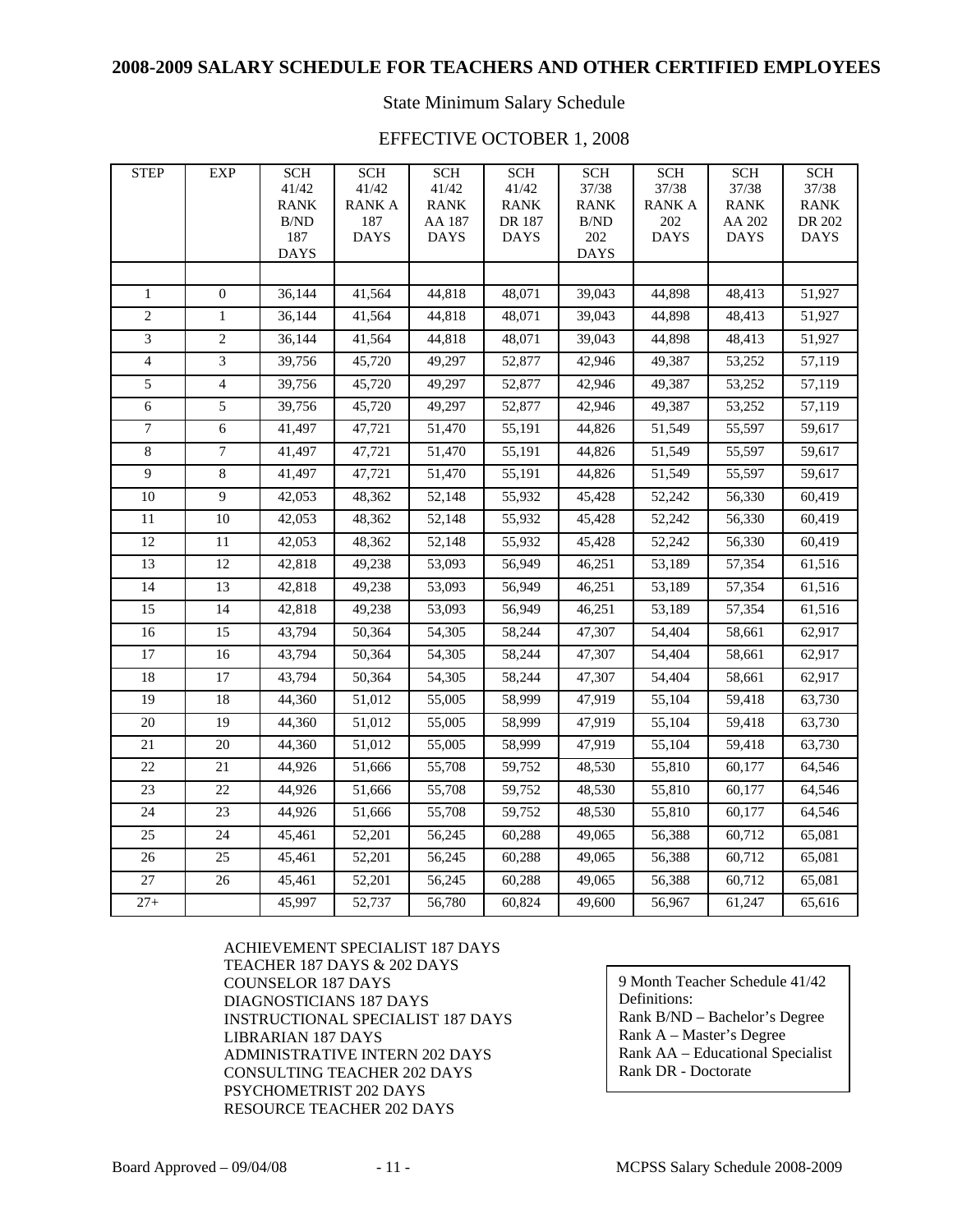## **SPECIAL GRANDFATHERED FOR SOME TEACHERS 2008-2009 SALARY SCHEDULE FOR TEACHERS AND OTHER CERTIFIED EMPLOYEES**

#### EFFECTIVE OCTOBER 1, 2008

| <b>STEP</b>     | <b>EXP</b>      | <b>SCH</b>           | <b>SCH</b>           | <b>SCH</b>           | <b>SCH</b>           | <b>SCH</b>           | <b>SCH</b>           | <b>SCH</b>    | <b>SCH</b>           | <b>SCH</b>           | <b>SCH</b>           | <b>SCH</b>           | <b>SCH</b>           |
|-----------------|-----------------|----------------------|----------------------|----------------------|----------------------|----------------------|----------------------|---------------|----------------------|----------------------|----------------------|----------------------|----------------------|
|                 |                 | 39/40<br><b>RANK</b> | 39/40<br><b>RANK</b> | 39/40<br><b>RANK</b> | 39/40<br><b>RANK</b> | 35/36<br><b>RANK</b> | 35/36<br><b>RANK</b> | 35/36<br>RANK | 35/36<br><b>RANK</b> | 31/32<br><b>RANK</b> | 31/32<br><b>RANK</b> | 31/32<br><b>RANK</b> | 31/32<br><b>RANK</b> |
|                 |                 | B/ND                 | A 187                | AA                   | DR                   | B/ND                 | A 202                | AA            | DR                   | B/ND                 | A                    | AA                   | DR                   |
|                 |                 | 187                  | <b>DAYS</b>          | 187                  | 187                  | $202\,$              | <b>DAYS</b>          | 202           | 202                  | 240/260              | 240/260              | 240/260              | 240/260              |
|                 |                 | <b>DAYS</b>          |                      | <b>DAYS</b>          | <b>DAYS</b>          | <b>DAYS</b>          |                      | <b>DAYS</b>   | <b>DAYS</b>          | <b>DAYS</b>          | <b>DAYS</b>          | <b>DAYS</b>          | <b>DAYS</b>          |
| 1               | 0               |                      |                      |                      |                      |                      |                      |               |                      |                      |                      |                      |                      |
| $\overline{c}$  | 1               |                      |                      |                      |                      |                      |                      |               |                      |                      |                      |                      |                      |
| 3               | $\overline{2}$  | 39,385               | 44,794               | 47,841               | 51,209               | 42,542               | 48,386               | 51,677        | 55,316               | 50,548               | 57,488               | 61,397               | 65,714               |
| 4               | $\overline{3}$  | 39,757               | 45,721               | 49,298               | 52,878               | 42,946               | 49,388               | 53,252        | 57,119               | 51,026               | 58,681               | 63,270               | 67,864               |
| 5               | $\overline{4}$  | 39,837               | 45,721               | 49,298               | 52,878               | 43,031               | 49,388               | 53,252        | 57,119               | 51,128               | 58,681               | 63,270               | 67,864               |
| 6               | 5               | 40,104               | 45,721               | 49,298               | 52,878               | 43,273               | 49,388               | 53,252        | 57,119               | 51,414               | 58,681               | 63,270               | 67,864               |
| $\overline{7}$  | 6               | 41,498               | 47,723               | 51,471               | 55,192               | 44,826               | 51,549               | 55,598        | 59,617               | 53,258               | 61,248               | 66,058               | 70,833               |
| 8               | 7               | 41,498               | 47,723               | 51,471               | 55,192               | 44,826               | 51,549               | 55,598        | 59,617               | 53,258               | 61,248               | 66,058               | 70,833               |
| 9               | 8               | 41,715               | 47,723               | 51,471               | 55,192               | 45,060               | 51,549               | 55,598        | 59,617               | 53,537               | 61,248               | 66,058               | 70,833               |
| 10              | 9               | 42,055               | 48,363               | 52,149               | 55,934               | 45,428               | 52,242               | 56,331        | 60,419               | 53,973               | 62,070               | 66,930               | 71,787               |
| 11              | $\overline{10}$ | 42,177               | 48,363               | 52,149               | 55,934               | 45,560               | 52,242               | 56,331        | 60,419               | 54,129               | 62,070               | 66,930               | 71,787               |
| 12              | $\overline{11}$ | 42,409               | 48,363               | 52,149               | 55,934               | 45,797               | 52,242               | 56,331        | 60,419               | 54,428               | 62,070               | 66,930               | 71,787               |
| 13              | 12              | 42,849               | 49,239               | 53,096               | 56,950               | 46,284               | 53,189               | 57,353        | 61,516               | 54,991               | 63,197               | 68,143               | 73,090               |
| 14              | 13              | 43,078               | 49,239               | 53,096               | 56,950               | 46,534               | 53,189               | 57,353        | 61,516               | 55,584               | 63,197               | 68,143               | 73,090               |
| 15              | $\overline{14}$ | 43,311               | 49,239               | 53,096               | 56,950               | 46,784               | 53,189               | 57,353        | 61,516               | 55,584               | 63,197               | 68,143               | 73,090               |
| 16              | 15              | 43,961               | 50,365               | 54,307               | 58,247               | 47,484               | 54,403               | 58,661        | 62,918               | 56,420               | 64,639               | 69,697               | 74,752               |
| 17              | 16              | 44,195               | 50,365               | 54,307               | 58,247               | 47,739               | 54,403               | 58,661        | 62,918               | 56,720               | 64,639               | 69,697               | 74,752               |
| 18              | 17              | 44,195               | 50,365               | 54,307               | 58,247               | 47,739               | 54,403               | 58,661        | 62,918               | 56,720               | 64,639               | 69,697               | 74,752               |
| 19              | 18              | 44,361               | 51,014               | 55,007               | 59,000               | 47,919               | 55,104               | 59,418        | 63,730               | 56,934               | 65,472               | 70,596               | 75,722               |
| 20              | 19              | 44,361               | 51,014               | 55,007               | 59,000               | 47,919               | 55,104               | 59,418        | 63,730               | 56,934               | 65,472               | 70,596               | 75,722               |
| $\overline{21}$ | 20              | 44,361               | 51,014               | 55,007               | 59,000               | 47,919               | 55,104               | 59,418        | 63,730               | 56,934               | 65,472               | 70,596               | 75,722               |
| 22              | 21              | 44,927               | 51,667               | 55,710               | 59,754               | 48,531               | 55,811               | 60,178        | 64,546               | 57,658               | 66,310               | 71,498               | 76,689               |
| 23              | 22              | 44,927               | 51,667               | 55,710               | 59,754               | 48,531               | 55,811               | 60,178        | 64,546               | 57,658               | 66,310               | 71,498               | 76,689               |
| 24              | 23              | 44,927               | 51,667               | 55,710               | 59,754               | 48,531               | 55,811               | 60,178        | 64,546               | 57,658               | 66,310               | 71,498               | 76,689               |
| 25              | 24              | 45,546               | 52,286               | 56,329               | 60,373               | 49,066               | 56,346               | 60,713        | 65,081               | 58,193               | 66,845               | 72,033               | 77,224               |
| 26              | 25              | 45,546               | 52,286               | 56,329               | 60,373               | 49,066               | 56,346               | 60,713        | 65,081               | 58,193               | 66,845               | 72,033               | 77,224               |
| 27              | 26              | 45,546               | 52,286               | 56,329               | 60,373               | 49,066               | 56,346               | 60,713        | 65,081               | 58,193               | 66,845               | 72,033               | 77,224               |
| $27+$           |                 | 46,164               | 52,905               | 56,948               | 60,991               | 49,601               | 56,881               | 61,248        | 65,616               | 58,728               | 67,380               | 72,568               | 77,759               |

COUNSELOR 187 DAYS LIBRARIAN 187 DAYS DIAGNOSTICIANS 187 DAYS PSYCHOMETRIST 202 DAYS or 240/260 DAYS RESOURCE TEACHER 202 DAYS OR 240/260 DAYS TEACHER 187 DAYS, 202 DAYS, OR 240/260 DAYS

9 Month Teacher Schedule 41/42 Definitions: Rank B/ND – Bachelor's Degree Rank A – Master's Degree Rank AA – Educational Specialist Rank DR - Doctorate